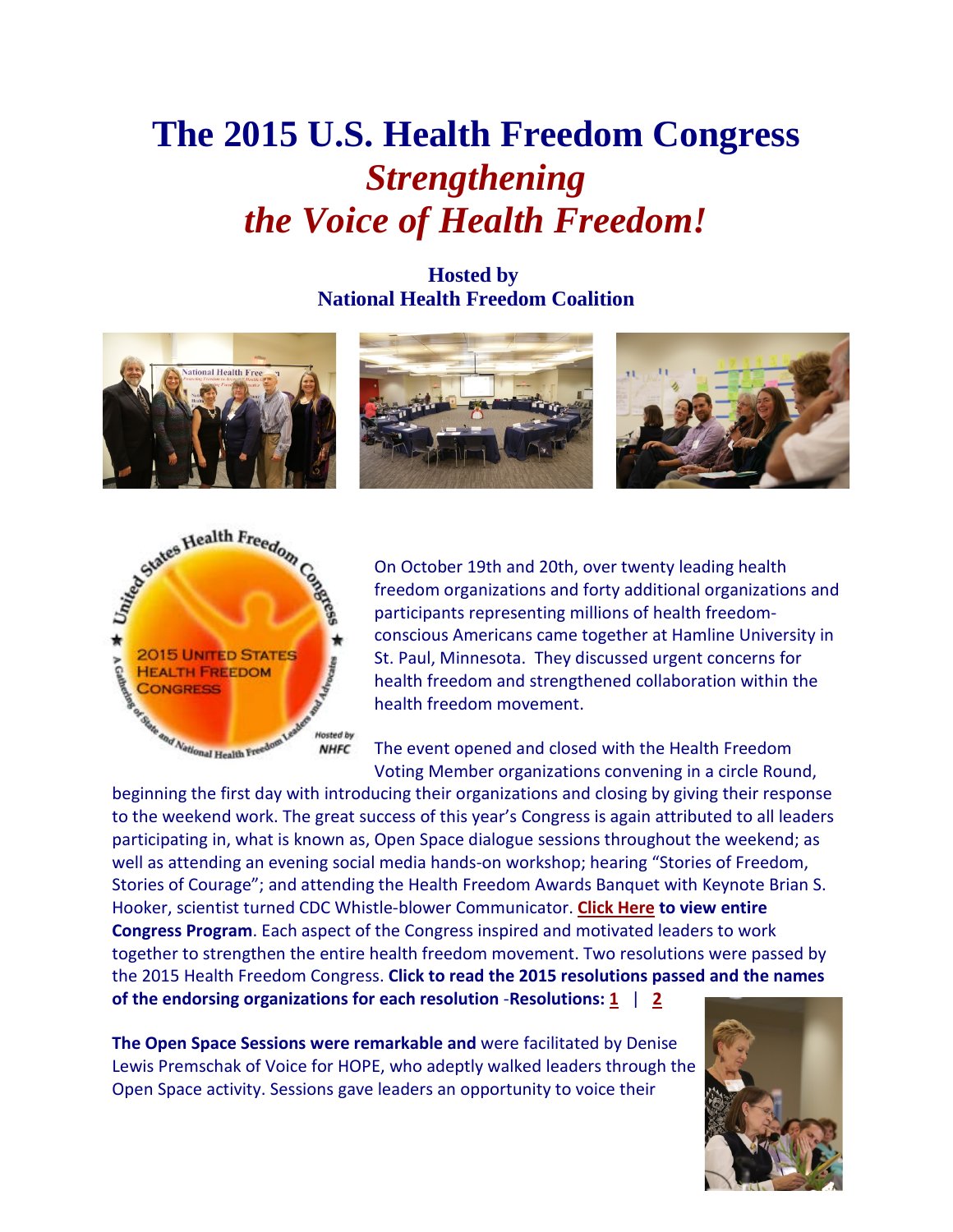priorities, develop focus groups, state their unique perspectives on issues before them, and then report back to the larger group with their comments and recommendations referencing the "golden nuggets" that emerged in dialogue. These wonderful words and phrases were written on colored papers and posted for all to see. **[Click Here](https://congress2015.shutterfly.com/pictures/5) to see photos of some of the nuggets brought forward.**

**We live in a world of technology and social media, and leaders are eager to use it to leverage** their message for the benefit of all people. Dana Gorman, founder of Thriiive.com, provided an exciting evening of hands-on guidance, demonstrating how leaders can expand the reach of



their message by knowing how to use social media platforms for networking with, linking to, and collaborating between groups. Leaders also learned more about the power of @tags, hashtags and memes! We're inspired to use technology to help Americans know their health freedoms and how to take action to protect them.

**Three brilliant and moving Health Freedom Stories!** Celebrating those who stand up for health freedom, the Stories provided inspiration to those working for freedom, strengthened relationships, and encouraged collaboration. **Thank you to Camilla Rees and Leo Cashman** (Story of Applied Action: Digital demonstration on WiFi exposures and practices to protect

ourselves from the harmful effects of EMFs), **Atina Diffley** (Story of Courage: How the 2013 Minnesota Book Award winner, an organic farmer-educator, successfully led a legal and citizen campaign against the notorious polluters, Koch Industries, to create an Organic Mitigation Plan for organic farms in Minnesota), **and Tami Goldstein** (Story of Courage: The unimaginable obstacles faced by the mother of a vaccine-injured child during her daughter's journey through autism to functioning recovery) **for speaking their truth**.





**The event culminated with the Health Freedom Awards Banquet** and with the passionate address by Brian S. Hooker, world leader, scientist, and advocate for scientific integrity at the CDC and vaccine safety. Brian Hooker's presentation was stunning, giving leaders the insight and courage they need to leverage the cause of human, civil and parental rights in the area of informed consent and vaccine safety. **Health Freedom Awards were presented** at the banquet to four outstanding health

freedom leaders: Jim Jenks, Sunshine Health Freedom Foundation, Nevada Coordinator; Pete Kennedy, JD, Farm-to-Consumer Legal Defense Fund, Raw Milk Advocacy; Frank Wallace, Wyoming Food Freedom; and Brian S. Hooker. Inspiring acceptance speeches were given by health freedom heroes: Jim Jenks of Sunshine Health Freedom Foundation via an inspiring prerecorded video of Jim speaking to us from Nevada and Kirk Bashaw, the President of Sunshine, accepting the award on his behalf; Pete Kennedy of Farm-to-Consumer Legal Defense Fund, accepting on behalf of himself and of Frank Wallace of Wyoming Food Freedom; and Brian Hooker before his Keynote speech.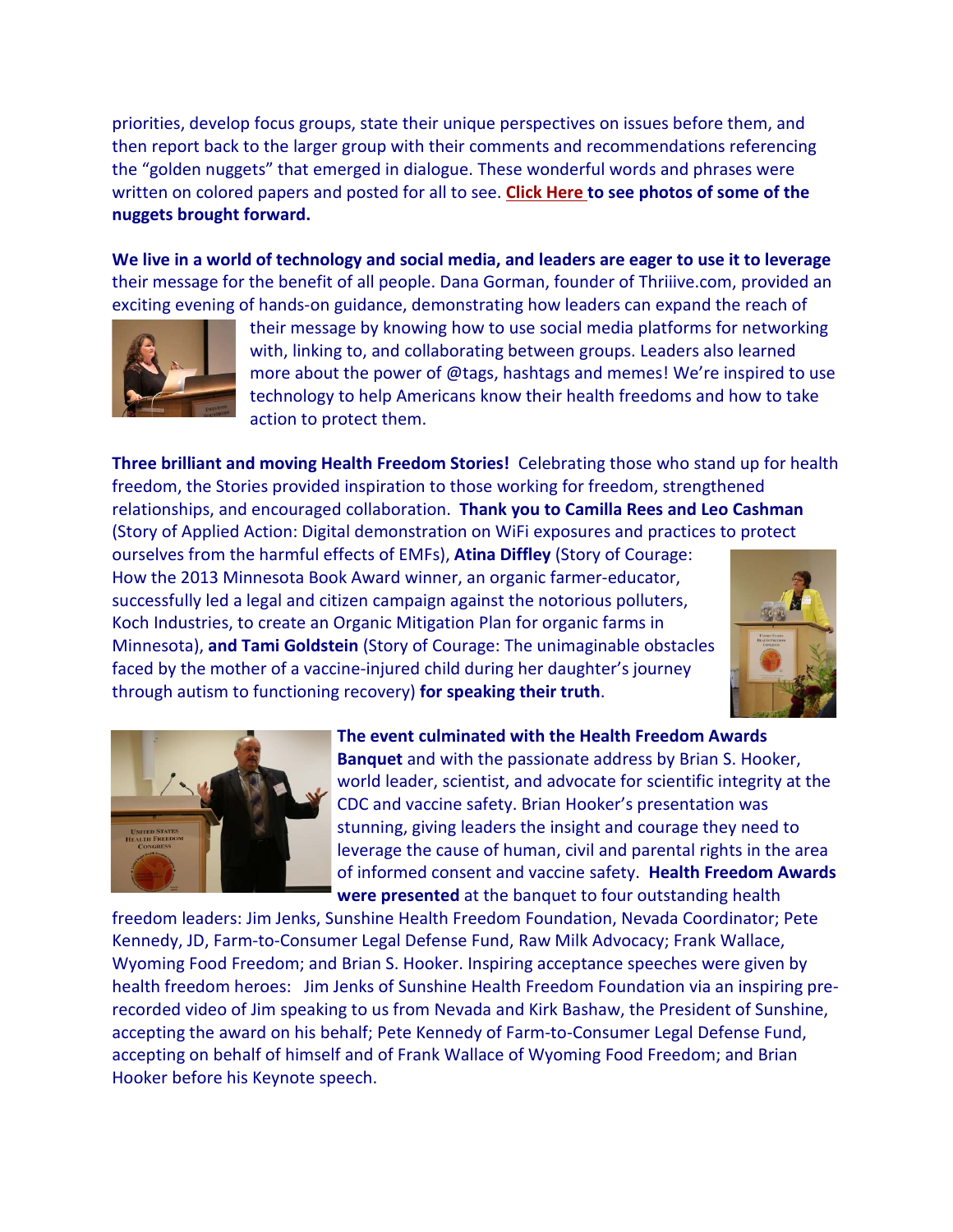**The 2015 Voting Members and attendees forged alliances** and collaborative plans to ensure the vision of health freedom in our country. We encourage you to know and support these organizations and join in the health freedom movement.

#### **View more photos from the 2015 Congress [here.](https://congress2015.shutterfly.com/pictures/5)**

#### **The 2015 US Health Freedom Congress VOTING MEMBERS**

**AutismOne Carnicom Institute Citizens for Health DAMS Inc. (Dental Amalgam Mercury Solutions) ElectromagneticHealth.org Farm and Ranch Freedom Alliance Farm-to-Consumer Legal Defense Fund Health Choice IAACN International and American Association of Clinical Nutritionists National Health Federation (NHF) Minnesota Natural Health Coalition - Stop GeoEngineering MN National Health Freedom Action National Health Freedom Coalition North American Society of Homeopaths (NASH) Ohio Sunshine Health Freedom Coalition Oklahoma for Health Freedom Organic Consumers Association Sunshine Health Freedom Foundation Texas Health Freedom Coalition Truehope Institute The Robert Scott Bell Show Voice for HOPE - Healers Of Planet Earth Weston A. Price Foundation Wisconsin Health Freedom Coalition**

#### **The 2015 US Health Freedom Congress AWARDEES**

**1. Jim Jenks, Sunshine Health Freedom Foundation, Nevada Coordinator:** AWARDED "For his long-term, outstanding leadership for health freedom in Nevada, promoting and protecting access to herbalists and all of natural health care, and for his many years of vigilance in protecting health freedoms in Nevada which led to the passage of Nevada's 2015 A.B. 295, the new 'Provision of Wellness Services' law."

**2. Pete Kennedy, JD, Farm-to-Consumer Legal Defense Fund, Raw Milk Advocacy:** AWARDED "For his leadership and dedication in supporting raw milk advocates in ational Hea reedo numerous states, and acting as a central hub of information and support for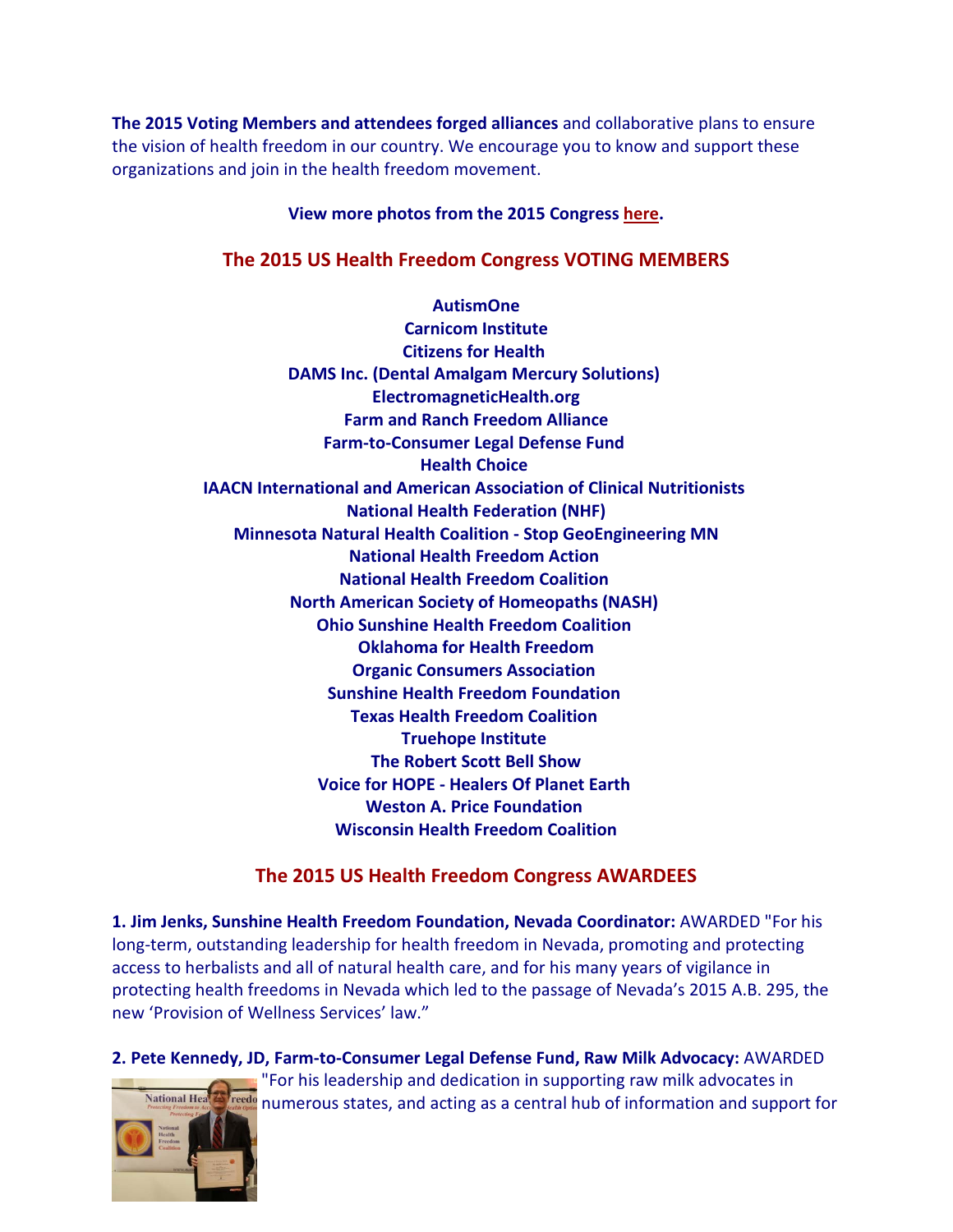the protection and promotion of access to raw milk products in the U.S. and in celebration of the impressive successes of access to raw milk in 2015, as Connecticut became the sixth state to pass legislation increasing access to raw milk."

**3. Frank Wallace, Wyoming Food Freedom:** AWARDED "Accepted by Frank Wallis 'for the many people who lobbied, made phone calls, sent emails, attended hearings, and testified over the period of many years in order to have the Wyoming Food Freedom Act enacted in our state.' NHFC congratulates Frank and his team for six years of rigorous work on the Wyoming Food Freedom Act (WFFA), passed into law on March 3, 2015, setting the bar high for efforts at similar legislation elsewhere in the United States of America. Under the WFFA, the production and sale within Wyoming of any food except meat products by a producer direct to the "informed end consumer" is not subject to licensing or inspection."

**4. Brian S. Hooker, PhD, PE Professor, Scientist, CDC Whistle-blower Communicator**: AWARDED "For his diligent work as a scientist and investigator who uncovered many instances of fraud and malfeasance in the CDC's vaccine safety program and most recently enabled exposure of blatant scientific misconduct through the CDC whistle-blower, Dr. William Thompson."



**In SUMMARY: The coming together of these organizations and leaders marks another historic event in the movement** to bring freedom in health back to all health-seekers of our country. We ask you to support these organizations in working together in peaceful collaborative efforts to regain the health and strength of our great nation.

#### **View more photos from the 2015 Congress [here.](https://congress2015.shutterfly.com/pictures/5)**



**We thank our generous Sponsors! The 2015 US Health Freedom Congress Sponsors Who made this gathering possible!**

**Gold Sponsors**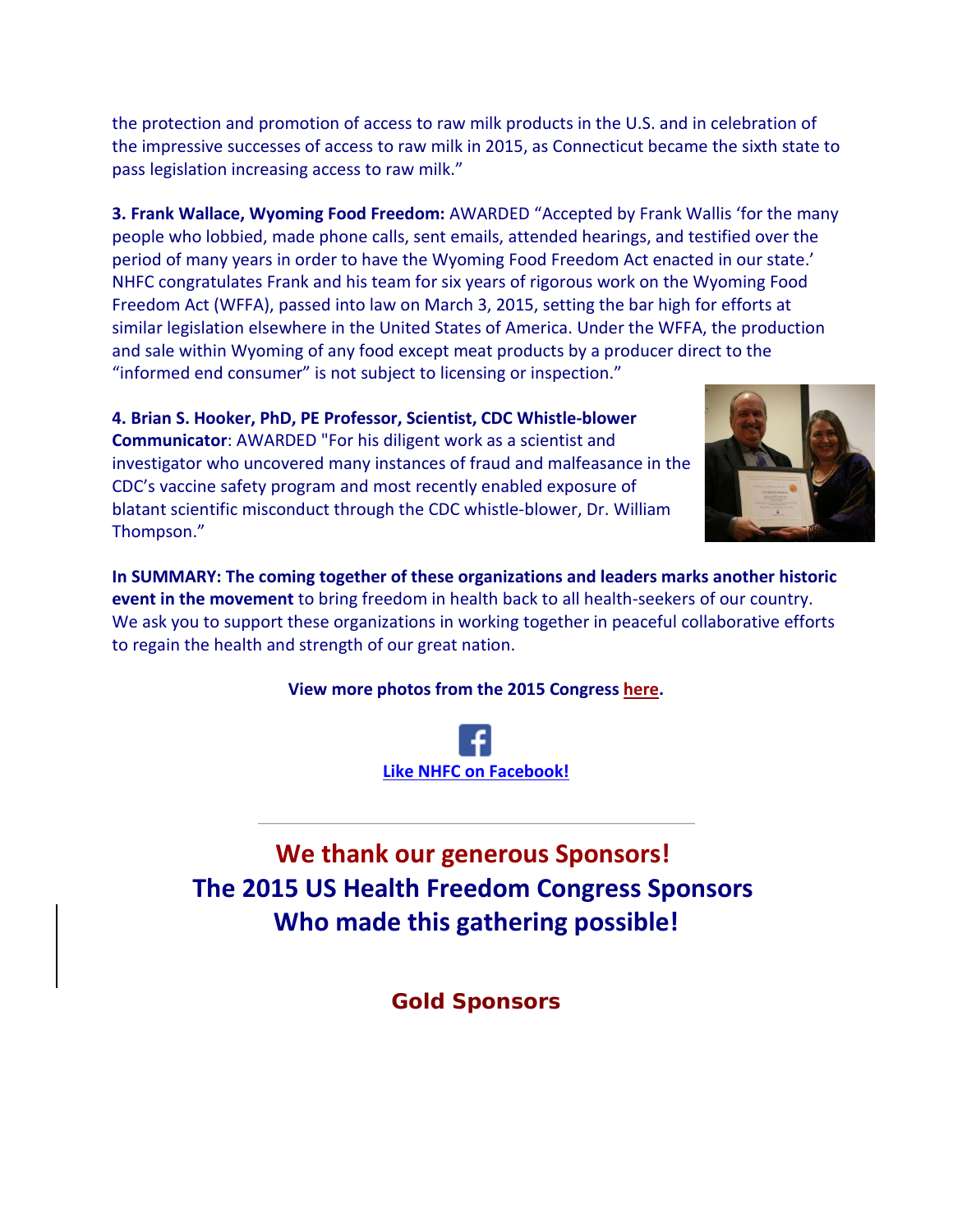



# **Dwoskin Family Foundation**

**Health Freedom Lunch Sponsor**



**Promoting Sponsor**  Spring Forest Qigong

**Health Freedom Congress Opener Sponsor**

**Oklahoma for Health Freedom**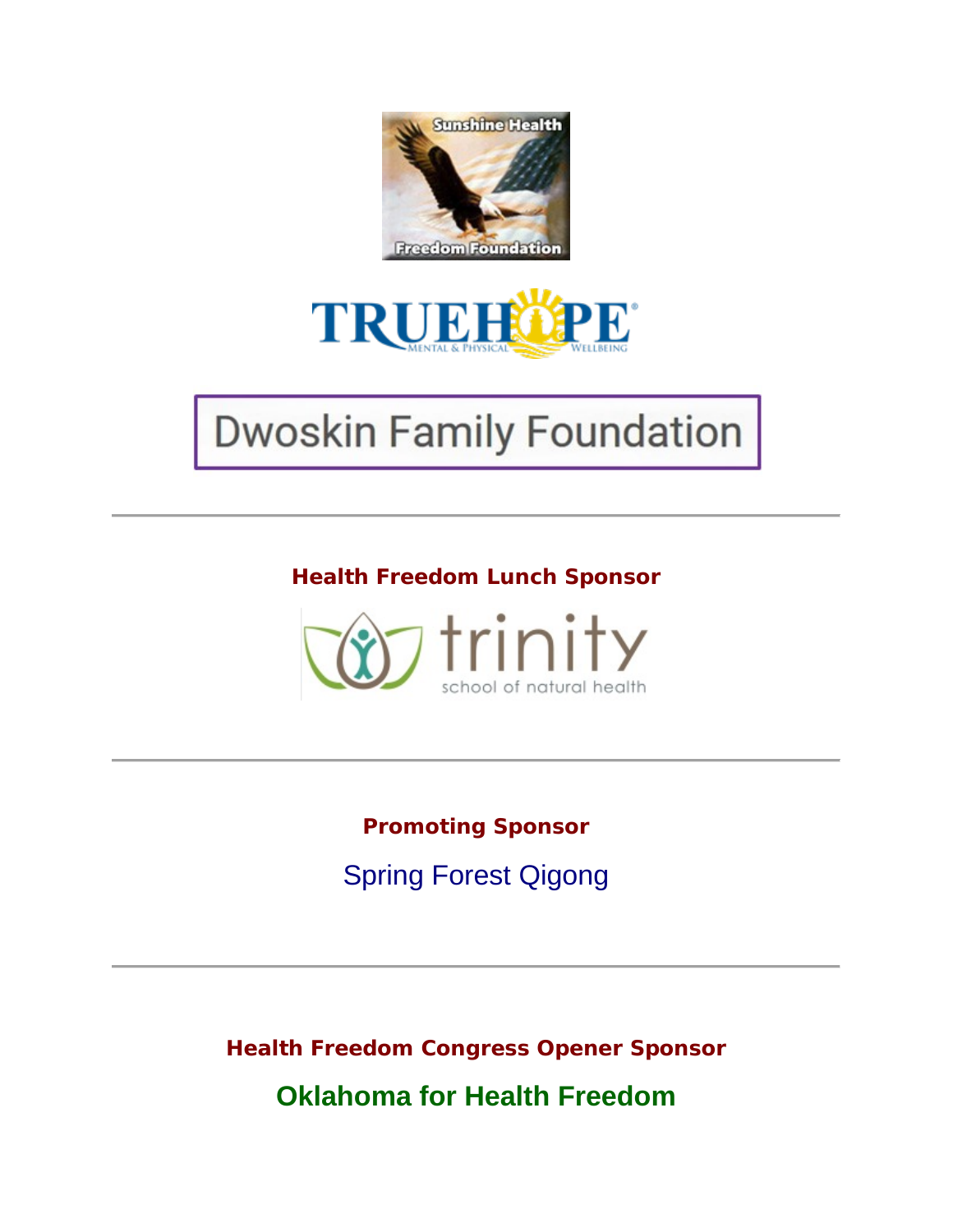## **Supporting Sponsors**

Agri-Dynamics

A Voice for Choice

Citizens for Health/ HOPE – Healers of Planet Earth

Edge Magazine

Mercola.com

Natural Awakenings

Organic Consumers Association

Robert Scott Bell Show

Sage Mountain Herbs

Washington Homeopathic Products

**Associate Sponsors** 

**ElectromagneticHealth.org GW Health, Inc. Iowa Holistic Dentistry Life Extension Foundation**

**Congress Boosters**